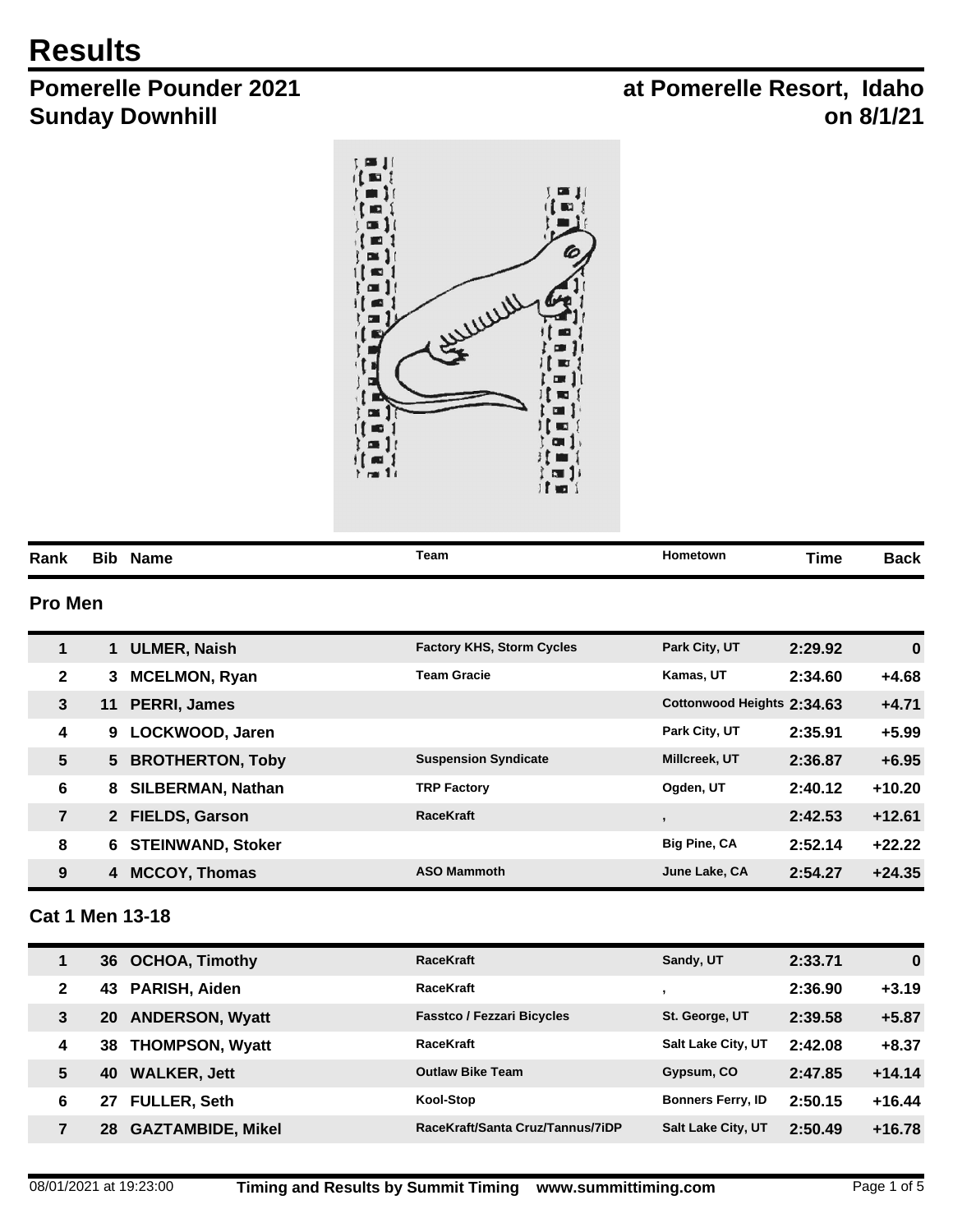| Rank            |               | <b>Bib Name</b>          | <b>Team</b>                            | Hometown                    | Time       | <b>Back</b> |
|-----------------|---------------|--------------------------|----------------------------------------|-----------------------------|------------|-------------|
|                 |               | <b>Cat 1 Men 19-29</b>   |                                        |                             |            |             |
| 1               | 25            | <b>DENWALT, Erik</b>     | EXT-USA, 100 Percent Bike              | North Salt Lake, UT 2:47.26 |            | 0           |
| $\mathbf{2}$    | 30            | <b>HIGGS, Tate</b>       | The Bike Shoppe                        | <b>Pleasant View, UT</b>    | 2:55.19    | $+7.93$     |
|                 | 22            | <b>BURRELL, Ethan</b>    |                                        | Spanish Fork, UT            | <b>DNS</b> |             |
|                 |               | <b>Cat 1 Men 30-39</b>   |                                        |                             |            |             |
| 1               | 37            | <b>RUMMAGE, Gary</b>     | <b>EXT-USA</b>                         | Salt Lake City, UT          | 2:42.75    | 0           |
| $\mathbf{2}$    | 26            | <b>FAIRCLOTH, David</b>  | <b>MFT / Dang Shades</b>               | Salt Lake City, UT          | 2:43.55    | $+0.80$     |
| $\mathbf{3}$    | 21            | <b>BAMGARTNER, Robbi</b> |                                        | Orem, UT                    | 2:51.18    | $+8.43$     |
| 4               | 44            | <b>BUTLER, Aaron</b>     | <b>MFT/ButlerEX</b>                    | PAYSON, UT                  | 2:52.14    | $+9.39$     |
| $5\phantom{1}$  | 34            | <b>MCINNIS, Kyle</b>     | We Norwegians Clothing / Summit So     | Cottonwood Heights 2:53.82  |            | $+11.07$    |
| 6               | 42            | <b>ZAVIDICH, Ivo</b>     | <b>Chile</b>                           | Salt lake, UT               | 2:57.64    | $+14.89$    |
|                 | 35            | <b>NELSON, Justin</b>    | Outlaw, Deity, E-thirteen, Nezium, Arm | AmericanFork, UT            | <b>DNS</b> |             |
|                 |               | Cat 1 Men 40-49          |                                        |                             |            |             |
| 1               |               | 23 CANFIELD, Chris       | <b>Suspension Formulas</b>             | Layton, UT                  | 2:33.49    | $\bf{0}$    |
| $\mathbf{2}$    |               | 24 DAMUAG, Sheridan      | Bohemian brewery, laketown bicycle     | Phoenix, AZ                 | 2:59.38    | $+25.89$    |
|                 | Cat 1 Men 50+ |                          |                                        |                             |            |             |
| 1               | 29            | <b>GILLESPIE, james</b>  | mojo wheels/cush core/shiftys/fox      | westminister, CO            | 2:59.50    | 0           |
| $\mathbf{2}$    |               | 39 VANDERPOOL, Jerry     | <b>TRP Factory Racing</b>              | Boise, ID                   | 3:19.06    | $+19.56$    |
|                 |               | <b>Cat 2 Men 13-15</b>   |                                        |                             |            |             |
| 1               |               | 78 OCHOA, Mattox         | <b>RaceKraft</b>                       | Sandy, UT                   | 2:40.14    | $\bf{0}$    |
| $\mathbf{2}$    | 77            | <b>MARKHAM, Luke</b>     | Racekraft, go-ride                     | Salt lake city, UT          | 2:42.01    | $+1.87$     |
| $\mathbf{3}$    | 47            | <b>SALLIOTTE, Payden</b> | <b>Venom DH Racing</b>                 | Medford, OR                 | 3:04.89    | $+24.75$    |
| 4               | 87            | <b>SIELAFF, Parker</b>   | <b>Native Builders</b>                 | Boise, ID                   | 3:17.62    | $+37.48$    |
| $5\phantom{.0}$ | 65            | <b>FARNUNG, Ethan</b>    |                                        | Eagle, ID                   | 3:26.75    | $+46.61$    |
| 6               | 84            | <b>REINKE, Asher</b>     |                                        | Filer, FL                   | 3:29.17    | $+49.03$    |
|                 |               | <b>Cat 2 Men 16-18</b>   |                                        |                             |            |             |
| 1               |               | 64 EVANS, Nicholas       | <b>BAR Racing Team</b>                 | No. Ogden, UT               | 2:43.98    | $\bf{0}$    |
| $\mathbf{2}$    | 81            | POPE, Keaton             |                                        | North Ogden, UT             | 2:52.91    | $+8.93$     |
| $\mathbf{3}$    | 91            | <b>SWEENEY, Bradon</b>   | <b>Canfild Bikes</b>                   | Saint George, UT            | 2:55.63    | $+11.65$    |
| 4               | 74            | <b>LELITO, Matt</b>      | Racekraft                              | Draper, UT                  | 3:08.39    | $+24.41$    |
|                 | 62            | <b>COATS, Ashton</b>     | <b>Fantom Sports DH</b>                | Twin Falls, ID              | <b>DNS</b> |             |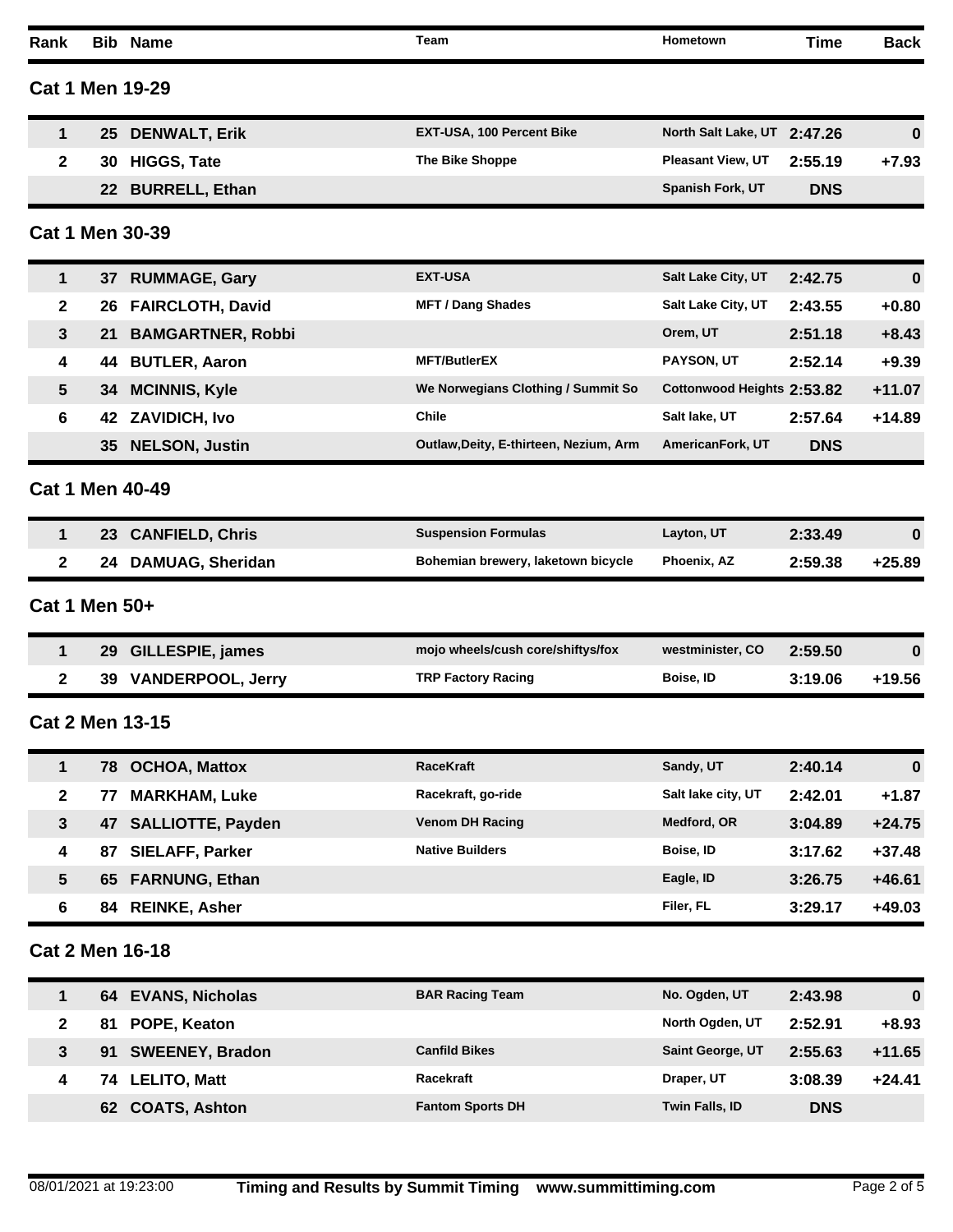**Rank Bib Name Team Hometown Time Back**

#### **Cat 2 Men 19-29**

| 1               | 93  | <b>TORRES, Brennan</b>   | <b>SDBK</b>                  | Draper, UT               | 2:45.06    | $\bf{0}$ |
|-----------------|-----|--------------------------|------------------------------|--------------------------|------------|----------|
| $\mathbf{2}$    | 75  | <b>MADSEN, Colten</b>    |                              | Eagle Mountain, UT       | 2:51.07    | $+6.01$  |
| $\mathbf{3}$    | 63  | <b>CROFT, matthew</b>    | <b>Spuddy Buddies Racing</b> | blackfoot, ID            | 2:55.90    | $+10.84$ |
| 4               | 70  | <b>KEARL, Spenser</b>    | <b>MFT Riders</b>            | Sandy, UT                | 2:56.48    | $+11.42$ |
| $5\phantom{.0}$ | 89  | <b>STRATE, Darian</b>    |                              | Herriman, UT             | 2:58.56    | $+13.50$ |
| 6               | 98  | <b>ANDERSON, Braydin</b> | <b>MFT</b>                   | Sandy, UT                | 2:58.77    | $+13.71$ |
| $\overline{7}$  | 90  | <b>SWAINSTON, Jordan</b> |                              | Draper, UT               | 2:59.22    | $+14.16$ |
| 8               | 83  | <b>REEDER, Cohlton</b>   | <b>The Bike Shoppe</b>       | <b>Pleasant view, UT</b> | 3:03.75    | $+18.69$ |
| 9               | 80  | <b>PETERSON, Walker</b>  | <b>Spuddy Buddies Racing</b> | <b>Blackfoot, ID</b>     | 3:04.23    | $+19.17$ |
| 10              | 126 | PRETE, Logan             | <b>SDBK</b>                  | Salt Lake City, UT       | 3:08.83    | $+23.77$ |
| 11              | 95  | <b>YOUNG, Hunter</b>     | <b>Clear Sight Racing</b>    | Ogden, UT                | 3:09.77    | $+24.71$ |
| 12              | 96  | <b>GODFREY, Gavin</b>    | Go Getter, Godfrey Trucking  | Draper, UT               | 3:14.04    | $+28.98$ |
| 13              | 79. | <b>PETERSON, Trace</b>   | <b>Spuddy Buddies Racing</b> | <b>Blackfoot, ID</b>     | 3:18.31    | $+33.25$ |
| 14              | 88  | <b>SORENSON, Jake</b>    |                              | Payson, UT               | 3:31.93    | $+46.87$ |
| 15              | 60  | <b>BOCANEGRA, Alex</b>   | <b>Clear sight racing</b>    | Ogden, UT                | 3:33.31    | $+48.25$ |
|                 | 61  | <b>COATS, Landon</b>     | <b>Fantom Sports Racing</b>  | Twin Falls, ID           | <b>DNS</b> |          |
|                 | 86  | <b>SAMPLES, Colten</b>   |                              | <b>PAYSON, UT</b>        | <b>DNS</b> |          |

# **Cat 2 Men 30-39**

|   | 99  | JONES, Dan            | <b>MFT</b>                      | Sandy, UT               | 3:07.10    | $\bf{0}$ |
|---|-----|-----------------------|---------------------------------|-------------------------|------------|----------|
|   | 100 | <b>LEMICH, John</b>   | <b>MFT/Suspension Syndicate</b> | <b>Spanish Fork, UT</b> | 3:11.14    | $+4.04$  |
|   | 85  | ROBINSON, Zachary     | <b>Mexican Freeride Team</b>    | Alma, CO                | 3:14.12    | $+7.02$  |
| 4 | 94  | <b>WILLIAMSON, JJ</b> | mft                             | Eagle MTN, UT           | 3:15.77    | $+8.67$  |
|   | 73  | KING, Kyle            | <b>Fantom Sports DH</b>         | Herriman, UT            | <b>DNS</b> |          |

### **Cat 2 Men 40-49**

| 32 LAMAY, David    | <b>Bikers Edge Kaysville Utah</b> | <b>WEST POINT, UT</b> | 3:08.10 | 0        |
|--------------------|-----------------------------------|-----------------------|---------|----------|
| 66 FRANDSEN, James | N/A                               | <b>HURRICANE, UT</b>  | 3:18.99 | $+10.89$ |
| 48 SALLIOTTE, Sean | <b>Venom DH Racing</b>            | Medford, OR           | 3:30.32 | $+22.22$ |

#### **Cat 2 Men 50+**

|--|

### **Nov Men 13-15**

| 124 MITCHELL, Julien          |                       | Ogden, UT     | 3:45.35 |         |
|-------------------------------|-----------------------|---------------|---------|---------|
| <b>BECKER, Michael</b><br>101 | Outlaws               | Park City, UT | 3:49.25 | $+3.90$ |
| 103 BLONQUIST, Xander         | <b>Sqwatch Racing</b> | Oakley, UT    | 3:49.74 | $+4.39$ |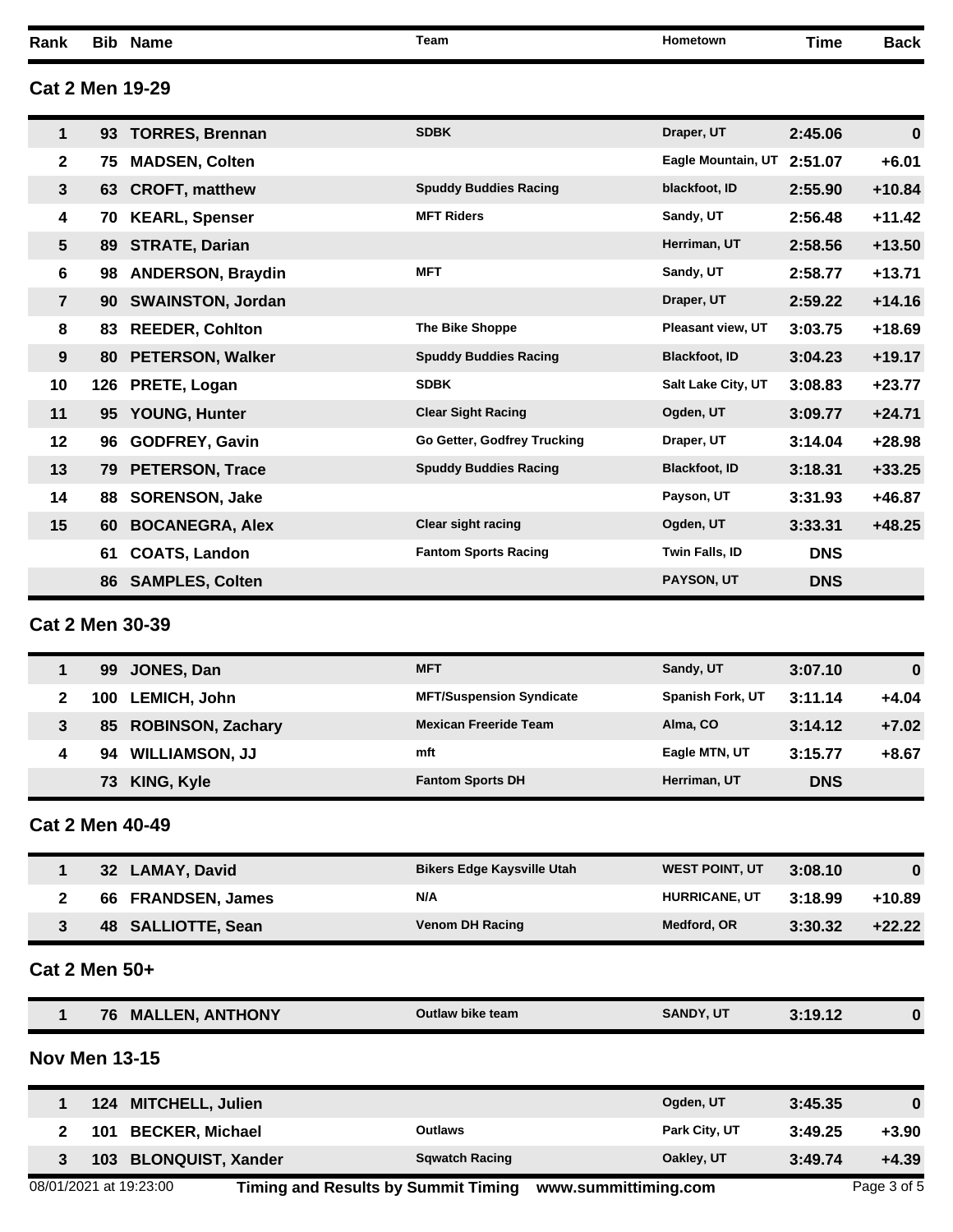| Rank                    |                      | <b>Bib Name</b>           | Team                                | Hometown           | <b>Time</b> | <b>Back</b> |
|-------------------------|----------------------|---------------------------|-------------------------------------|--------------------|-------------|-------------|
| $\overline{\mathbf{4}}$ |                      | 138 MORSE, Brycen         | Outlaw                              | Orem, UT           | 3:55.67     | $+10.32$    |
| 5                       |                      | 135 WEBBER, Joseph        | <b>Outlaw MTB</b>                   | Orem, UT           | 3:55.95     | $+10.60$    |
| $6\phantom{1}$          |                      | 104 CALL, Dylan           |                                     | Pinedale, WY       | 3:57.70     | $+12.35$    |
| $\overline{\mathbf{r}}$ | 107                  | <b>EVANS, Dallin</b>      |                                     | No. Ogden, UT      | 4:00.33     | $+14.98$    |
| 8                       | 106                  | <b>CRANER, Milo</b>       |                                     | Kaysville, UT      | 4:07.08     | $+21.73$    |
| 9                       |                      | 137 ZABRISKIE, Ozzy       | Outlaw                              | Provo, UT          | 4:10.48     | $+25.13$    |
| 10                      |                      | 132 VANDERPOOL 3, Jerr    | TRP Factory Racing/Kore North Bikes | Boise, ID          | 4:26.22     | $+40.87$    |
| 11                      |                      | 134 VONLINGER II, Blain   |                                     | Hurricane, UT      | 4:29.06     | $+43.71$    |
|                         | <b>Nov Men 16-18</b> |                           |                                     |                    |             |             |
| $\mathbf 1$             |                      | 131 SPEARS, Jorden        | Outlaw                              | Sandy, UT          | 4:02.78     | $\bf{0}$    |
| $\mathbf{2}$            | 111                  | <b>HAIRSTON, Tanner</b>   | <b>WRHS</b>                         | Hailey, ID         | 4:10.98     | $+8.20$     |
| $\mathbf{3}$            |                      | 136 ZABRISKIE, Banner     | Outlaw                              | Provo, UT          | 4:22.18     | $+19.40$    |
| 4                       |                      | 115 HOLCOMB, Rhett        | <b>Outlaw MBT</b>                   | Orem, UT           | 4:37.65     | $+34.87$    |
|                         | <b>Nov Men 19-39</b> |                           |                                     |                    |             |             |
| 1                       |                      | 108 FRYDEL, Corey         |                                     | Salt lake city, UT | 3:53.25     | $\bf{0}$    |
| $\mathbf{2}$            | 110                  | <b>GRAZIANO, Sean</b>     |                                     | Eden, UT           | 3:57.24     | $+3.99$     |
|                         |                      | 127 REECE, brenden        |                                     | orem, UT           | <b>DNS</b>  |             |
|                         | Nov Men 40+          |                           |                                     |                    |             |             |
| 1                       | 123                  | <b>MCELMON, Wayne</b>     | <b>Team Gracie</b>                  | Kamas, UT          | 4:21.81     | $\bf{0}$    |
| $\mathbf{2}$            | 119                  | <b>KINIKINI, Daniel</b>   |                                     | Salt Lake City, UT | 4:29.47     | $+7.66$     |
| 3                       |                      | 122 MARTINEZ, Samuel      |                                     | West Valley, UT    | 4:58.15     | $+36.34$    |
|                         | <b>Cat 1 Women</b>   |                           |                                     |                    |             |             |
| 1                       |                      | 7 GRIFFIN, Kalen          |                                     | Salt Lake City, UT | 3:32.64     | $\bf{0}$    |
|                         |                      | <b>Cat 2 Women 13-18</b>  |                                     |                    |             |             |
| 1                       |                      | 97 GREGORY, Sophie        |                                     | $\pmb{\cdot}$      | 3:28.13     | 0           |
|                         |                      | Cat 2 Women 19+           |                                     |                    |             |             |
| 1                       | 49                   | <b>PALMER, Talbott</b>    | Outlaw                              | Highland, UT       | 3:35.84     | $\bf{0}$    |
|                         | 68                   | <b>HOLBEIN, Charlotte</b> |                                     | Salt Lake City, UT | <b>DNS</b>  |             |
|                         |                      | Nov Women 13-18           |                                     |                    |             |             |
| 1                       |                      | 121 MARKHAM, Sybil        | Racekraft, go-ride                  | Salt Lake City, UT | 4:50.65     | $\bf{0}$    |